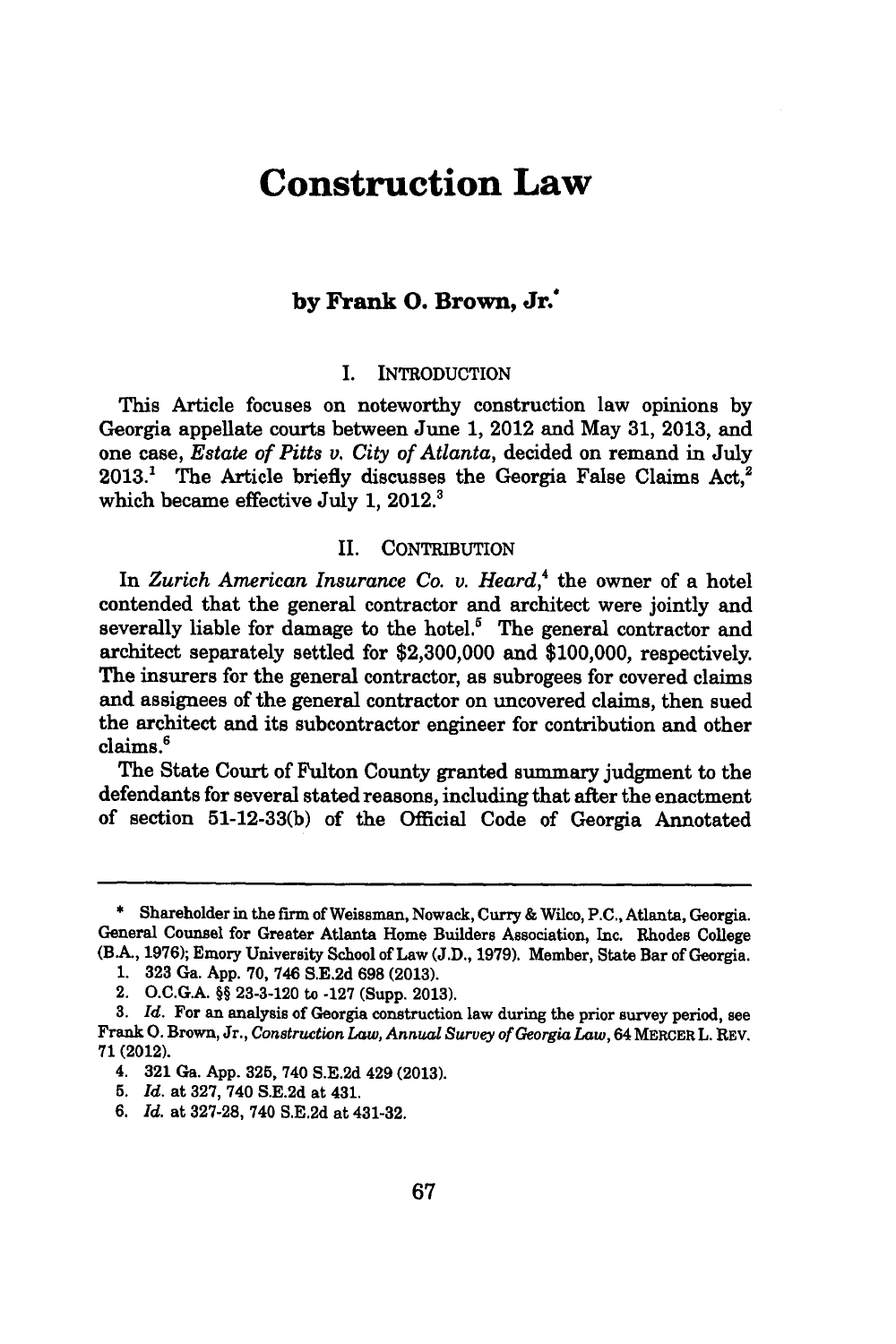$(0.C.G.A.)$ <sup>7</sup> one settling joint tortfeasor can no longer get contribution from another joint tortfeasor.<sup>8</sup> The Georgia Court of Appeals reversed, holding that **O.C.G.A.** *§* **51-12-33(b)** precludes contribution only when a trier of fact has apportioned damages between joint tortfeasors, not when parties have settled.9

#### III. LIABILITY INSURANCE

In *Hoover v. Maxum Indemnity Co.,1o* an employee of a water extraction company was injured while assisting an independent contractor with its roofing work.<sup>11</sup> About two vears later, the employee sued his employer, and the employer notified its insurer of the suit. The insurer sent a letter to the employer denying coverage and asserting a defense to the suit based on the policy's Employer's Liability Exclusion. It also purported to reserve other defenses, including lack of timely notice of the injury itself.<sup>12</sup>

The Georgia Supreme Court held that the insurer could not reserve other defenses, including the notice defense, while denying coverage and asserting a defense of the insured based on the Employer's Liability Exclusion. $^{13}$  According to the court,

**A** reservation of rights is a term of art in insurance vernacular and is designed to allow an insurer to provide a defense to its insured while still preserving the option of litigating and ultimately denying coverage. **...** Thus, a reservation of rights is only available to an insurer who undertakes a defense while questions remain about the validity of the coverage.<sup>14</sup>

"When an insurer is presented with notice of a claim and demand for a defense, the 'proper and safe course of action **...** is to enter upon a defense under a reservation of rights and then proceed to seek a declaratory judgment in its favor. $1^{n\bar{5}}$ 

- **10. 291** Ga. 402, **730 S.E.2d** 413 (2012).
- **11.** *Id.* at 403, **730 S.E.2d** at 415.
- 12. *Id.* at 403-04, **730 S.E.2d** at 415-16.
- **13.** *Id.* at 405, **730 S.E.2d** at 416-17.
- 14. *Id.* at 405, **730 S.E.2d** at 416.

**15.** *Id.* at 405, **730 S.E.2d** at 417 (quoting Richmond v. Ga. Farm Bureau Mut. Ins. Co., 140 Ga. **App. 215, 217, 231 S.E.2d** 245, 247 **(1976)).**

**<sup>7.</sup> O.C.G.A.** *§* **51-12-33(b)** (Supp. **2013).**

*<sup>8.</sup> Zurich Am. Ins. Co.,* **321** Ga. **App.** at **329,** 740 **S.E.2d** at 432.

*<sup>9.</sup> Id.* at **330,** 740 **S.E.2d** at 432-33. However, see *District Owners Ass'n v. AMEC Environmental & Infrastructure, Inc.,* **322** Ga. **App. 713, 747 S.E.2d 10 (2013),** where the Georgia Court **of** Appeals affirmed the trial court order dismissing a third-party contribution/apportionment claim. *Id.*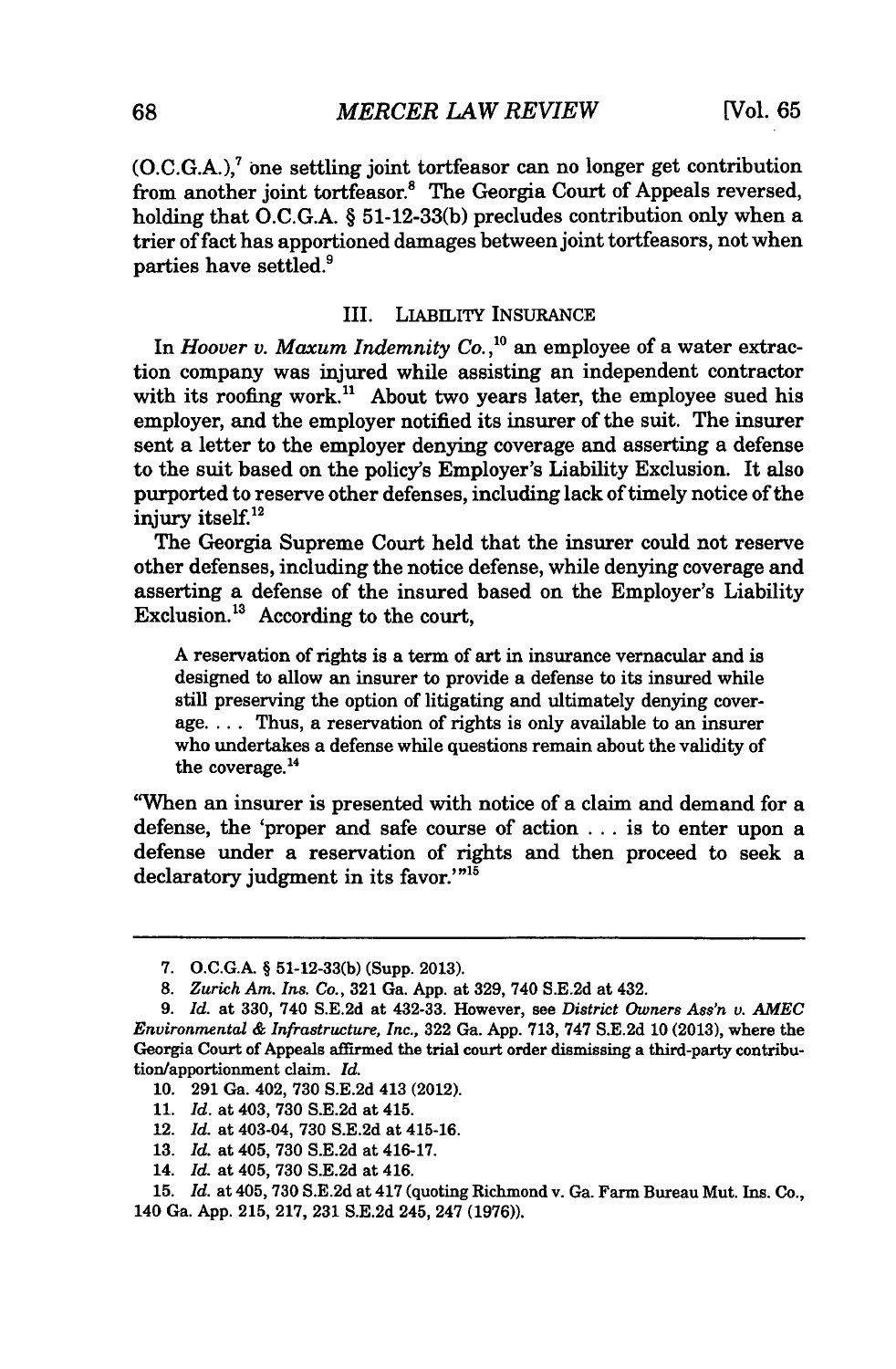The court also held that the insurer's denial letter failed to effectively reserve the notice defense because it did not "unambiguously inform" the insured that the insurer "intended to pursue a defense based on untimely notice of the claim."<sup>16</sup> Instead, the letter merely stated that, "coverage for this matter may be barred or limited to the extent the insured has not complied with the notice provisions under the policy," and it included "boilerplate language" purporting to reserve the right to assert numerous other defenses.<sup>17</sup>

## IV. **MECHANICS' AND** MATERIALMEN'S LIENS

In the case of *182 Tenth, LLC v. Manhattan Construction Co.,"s* a general contractor filed suit to collect a debt and to foreclose the related mechanics' and materialmen's lien.<sup>19</sup> The Georgia Court of Appeals held that the contractor's itemized general conditions costs for overhead or administrative costs during the construction project (such as the cost of staff, mobilization, phone and water, power, a job-site trailer, dumpster rentals, the final cleaning, and builder's risk and generalliability insurance) were not lienable because they did not actually become part of the property.<sup>20</sup> For the same reason, it also held that interest on these costs was not lienable. $21$ 

In response to this decision, the Georgia legislature amended **O.C.G.A.** *§* 44-14-36122 to allow liens to include general conditions costs to the extent they are permitted **by** an express or implied contract or purchase order,<sup>23</sup> and to provide that mechanics' and materialmen's liens "shall include interest on the principal amount due in accordance with Code Section 7-4-2 or 7-4-16."<sup>24</sup>

#### V. STATUTES OF LIMITATION

In *Newell Recycling of Atlanta, Inc. v. Jordan Jones & Goulding,* Inc.,<sup>25</sup> the owner of an automobile shredding facility sued its designing

**<sup>16.</sup>** *Id.* at 406, **730 S.E.2d** at 417.

**<sup>17.</sup>** *Id.* at 404, 406, 730 **S.E.2d** at 416-17. The court also held that the insurer waived the notice defense **by** not asserting it at earlier stages. *Id.* at 407, **730 S.E.2d** at 418. **18. 316** Ga. **App. 776, 730 S.E.2d** 495 (2012).

**<sup>19.</sup>** *Id.* at **776, 730 S.E.2d** at 497.

<sup>20.</sup> *Id.* at **780-81, 730 S.E.2d** at **500.**

<sup>21.</sup> *Id.* at **781, 730 S.E.2d** at **500.**

<sup>22.</sup> **O.C.G.A. §** 44-14-361 (2002 **&** Supp. **2013).**

**<sup>23.</sup>** Ga. H.R. Bill 434, Reg. Sess., **2013** Ga. Laws 1102 (codified at **O.C.G.A. §** 44-14-36- **1(c)).**

<sup>24.</sup> *Id.* (codified at **O.C.GA §** 44-14-361(d)).

**<sup>25. 317</sup>** Ga. **App.** 464, **731 S.E.2d 361** (2012).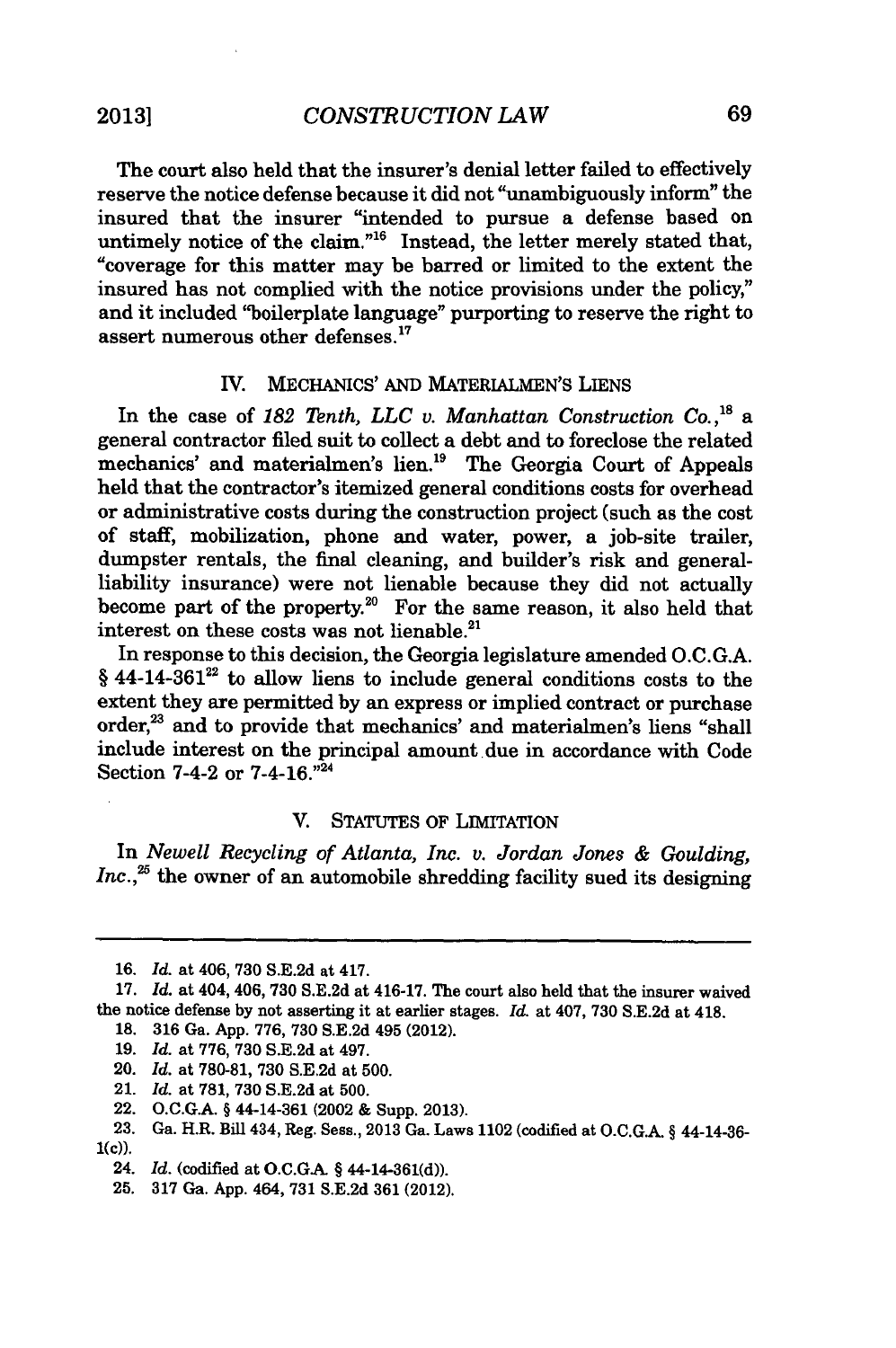engineering firm for breach of contract and professional malpractice.<sup>26</sup> The engineering firm sought summary judgment on the basis that the suit was barred **by** the four-year statute of limitation in **O.C.G.A.** *§* **9-3-** 25<sup>27</sup> for express oral promises.<sup>28</sup> The owner responded that two cover letters from the engineering firm and an enclosed draft scope of work amounted to a written contract, which, according to O.C.G.A. § 9-3-24,<sup>29</sup> is subject to a six-year statute of limitations. $30$  The owner also noted that one of the letters included cost estimates for the first three stages of work and stated that the engineering firm would bill on an hourly basis. The Superior Court of Gwinnett County granted summary judgment to the engineering firm.<sup>31</sup> The Georgia Court of Appeals affirmed, noting that to be considered a written contract under **O.C.G.A.** *§* 9-3-24, all of the contract's essential terms had to be stated in, or be ascertainable from, the writings. $32$  The court concluded that because the essential contract element of consideration was lacking from the cover letters and draft scope of work, the writings did not specify the hourly rate.<sup>33</sup>

The owner also argued that an invoice from the engineering firm, about four months after the letters and draft scope, cured that deficiency because the court could calculate the hourly rates from the invoice.<sup>34</sup> The court rejected the argument **by** noting that, while a written contract can arise from several writings, those writings have to be contemporane**ous. <sup>35</sup>**

In the case of *Carrier Corp. v. Rollins, Inc.*,<sup>36</sup> the contract between an **HVAC** installer and a property owner stated that the owner had to file any suit within one year from "the date the claim arose."<sup>37</sup> The contract did not define that phrase. The installer moved for a directed verdict on the basis that "substantial completion" of the contract had occurred about two years before the owner filed suit.<sup>38</sup> On appeal from the denial of the installer's motion and other rulings, the Georgia Court

- **32.** *See id. at 464,* **731 S.E.2d** at **362.**
- **33.** *Id. at 467,* **731 S.E.2d** at 364.
- 34. *Id.*
- **35.** *Id. at 466-67,* **731 S.E.2d** at 364.
- **36. 316** Ga. **App. 630, 730 S.E.2d 103** (2012).
- **37.** *Id. at* **632, 730 S.E.2d** at **107.**
- **38.** *Id. at* **632-33, 730 S.E.2d** at **106-07.**

**<sup>26.</sup>** *Id. at* 464, **731 S.E.2d** *at* **363.**

**<sup>27.</sup> O.C.G.A. § 9-3-25 (2007).**

**<sup>28.</sup>** *Newell Recycling of Atlanta, Inc.,* **317** Ga. **App.** at 465, **731 S.E.2d** at **363.**

**<sup>29.</sup> O.C.G.A.** *§* 9-3-24 **(2007).**

**<sup>30.</sup>** *Newell Recycling of Atlanta, Inc.,* **317** Ga. **App.** at 464, 467, **731 S.E.2d** at **363-64.**

**<sup>31.</sup>** *Id. at 464, 466,* **731 S.E.2d** at **362,** 364.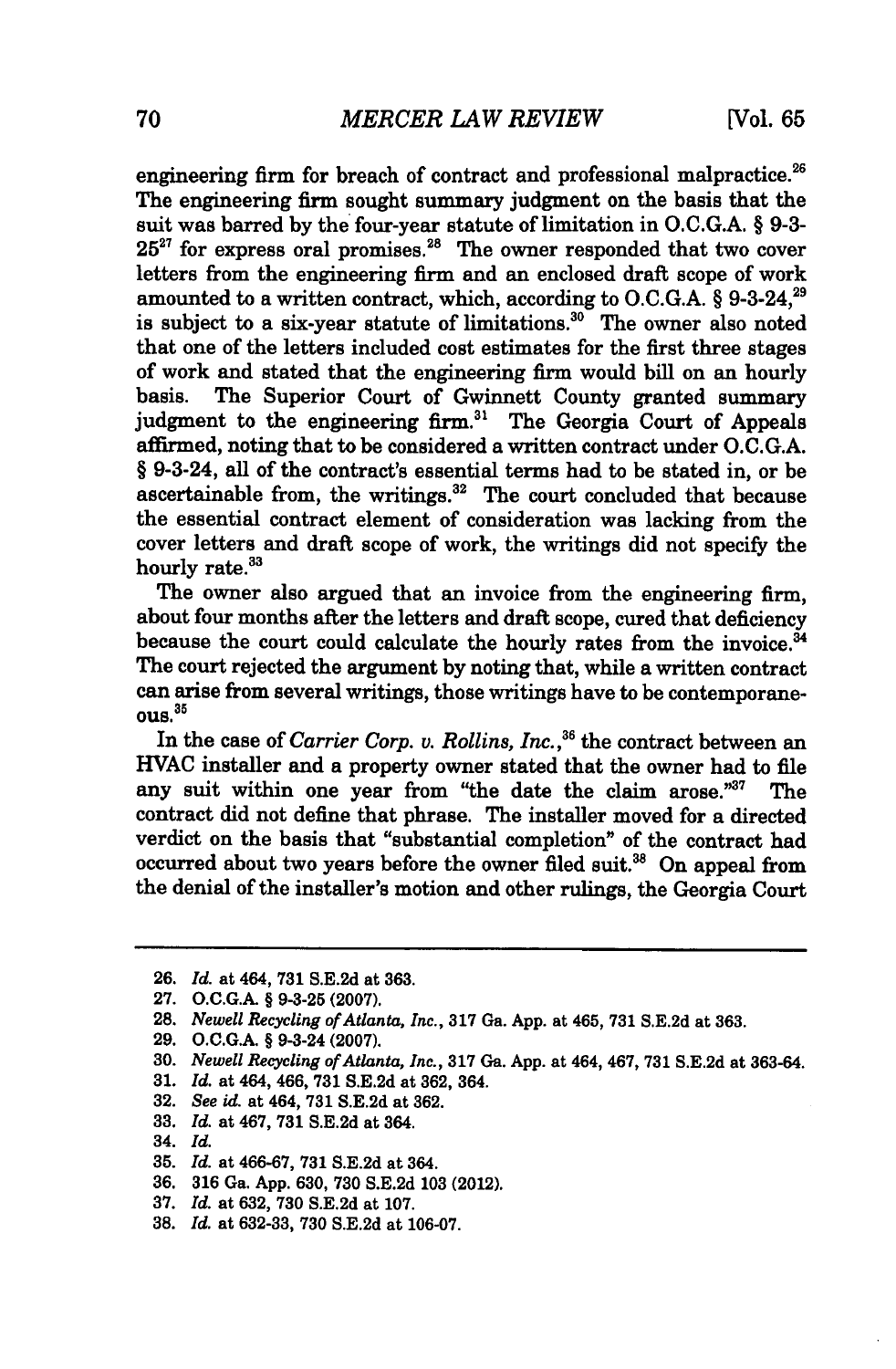of Appeals noted that generally a cause of action for breach of a construction contract accrues at substantial completion of the project.<sup>39</sup> However, it held that the suit was timely because **(1)** the contract did not mention substantial completion and used the term "complete operational system" to describe the project; and (2) the system was either never completed or was completed within a year from when the owner filed suit. $40$ 

## VI. "PAY-IF-PAID" PROVISIONS

In *Vratsinas Construction Co. v. 7iad Drywall, LLC,"* the contract between a drywall subcontractor and the general contractor contained a pay-if-paid provision.<sup>42</sup> According to the subcontractor, after it expressed concerns to the general contractor about the owner's ability to pay, the general contractor told it not to worry, to continue working, and that the general contractor would pay the subcontractor from its "own pocket" **if** necessary. The general contractor did pay the subcontractor's next application even though the owner had not paid the general contractor. However, the general contractor refused to pay the subcontractor's next seven applications because it had not received payment from the owner. After completion of the project, the owner filed bankruptcy.<sup>43</sup>

The subcontractor sued the general contractor arguing that it had waived the pay-if-paid provision **by** committing to pay from its "own pocket" and doing so in connection with one application for payment. **A** jury returned a verdict for the subcontractor.<sup>44</sup>

On appeal, the general contractor argued that the Superior Court of Fulton County erred in denying its motions for directed verdict and judgment notwithstanding the verdict because there was insufficient evidence of waiver of the pay-if-paid provision.<sup>45</sup> The Georgia Court of Appeals stated that although waiver can occur **by** conduct, "the law **will** not infer the waiver of an important contract right unless 'the waiver is *clear and unmistakable."'6* The court added, "[Blecause waiver is not favored under the law, the evidence relied upon to prove a waiver 'must

*46. Id.* at 453-54, **739 S.E.2d** at 496 (quoting Accurate Printers, Inc. v. Stark, **295** Ga. **App. 172, 177, 671 S.E.2d 228, 232 (2008)).**

**<sup>39.</sup>** *Id.* at **633, 730 S.E.2d** at **107.**

<sup>40.</sup> *Id.* at **633-34, 730 S.E.2d** at **107-08.**

<sup>41.</sup> **321** Ga. **App.** 451, **739 S.E.2d** 493 **(2013).**

<sup>42.</sup> *Id.* at 452, **739 S.E.2d** at 495.

<sup>43.</sup> *Id.* at **451-53, 739 S.E.2d** at 494-95.

<sup>44.</sup> *Id.* at 453, **739 S.E.2d** at **495-96.**

<sup>45.</sup> *Id.* at 453, **739 S.E.2d** at 496.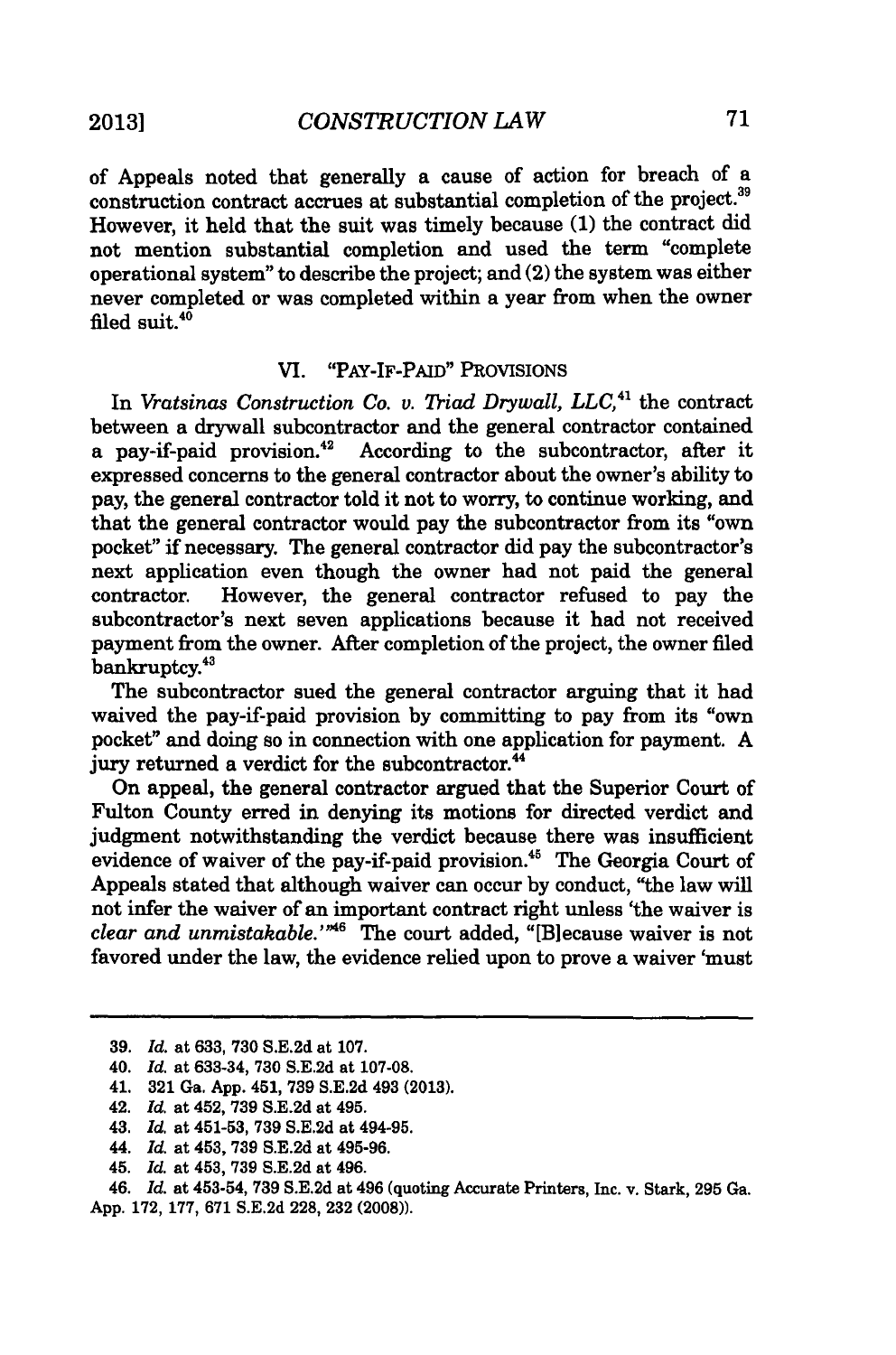be so clearly indicative of an intent to relinquish a then[-]known particular right or benefit as to exclude any other reasonable explanation."<sup>47</sup> According to the court, the party asserting waiver has the burden of proving it.<sup>48</sup>

Applying those principles to the facts, the court held that there were insufficient facts to establish waiver.<sup>49</sup> In reaching that conclusion, it emphasized that the general contractor had refused to pay the subcontractor's last seven applications, and the subcontractor's account manager and co-owner were very aware of the pay-if-paid provision and were unaware of any change in the applicability of that provision.<sup>50</sup>

## VII. SOVEREIGN IMMUNITY

In *Douglas Asphalt Co. v. Georgia Department of Transportation*,<sup>51</sup> the Georgia Department of Transportation **(GDOT)** contracted with Applied Technical Services, Inc. **(ATS)** to test samples of asphalt laid **by** Douglas Asphalt Company (Douglas).52 After the test results indicated issues, and **GDOT** had declared Douglas in default on more than one hundred projects and removed it from GDOT's bidders list, Douglas sued **ATS** alleging that **ATS** had used an improper testing procedure. As part of the consideration for settlement of that suit, **ATS** assigned its rights against **GDOT** to Douglas.53

In the subject case, Douglas, as assignee of **ATS,** sued **GDOT** for contract-based indemnification and contribution. **GDOT** asserted sovereign immunity as a defense. The State Court of Glynn County granted GDOT's motion to dismiss on that ground.<sup>54</sup> The Georgia Court of Appeals affirmed on the indemnification claim because it determined there was no agreement *to* indemnify in the documents that Douglas contended constituted the **ATS/GDOT** contract.55 The court also affirmed the trial court's dismissal of the contribution claim, noting that contribution is only applicable between joint tortfeasors, and determining that Douglas's claim sounded in contract, not **tort.56** It reached that conclusion because GDOT's duties to **ATS** relating to the

<sup>47.</sup> *Id.* at 454,739 **S.E.2d** at 496 (quoting D.I. Corbett Elec., Inc. v. Venture Constr. Co., 140 Ga. **App. 586, 588, 231 S.E.2d 536, 538 (1976)).**

<sup>48.</sup> *Id.*

<sup>49.</sup> *Id.*

**<sup>50.</sup>** *Id.* at **455-56, 739 S.E.2d** at 497.

**<sup>51. 319</sup>** Ga. **App.** 47, **735 S.E.2d 86** (2012).

**<sup>52.</sup>** *Id.* at 47, **735 S.E.2d** at **88.**

**<sup>53.</sup>** *Id.* at 47-48, **735 S.E.2d** at **88-89.**

<sup>54.</sup> *Id.* at 47, **735 S.E.2d** at **88.**

**<sup>55.</sup>** *Id.* at **50, 735 S.E.2d** at **90.**

**<sup>56.</sup>** *Id.* at **50-51, 735 S.E.2d** at **90-91.**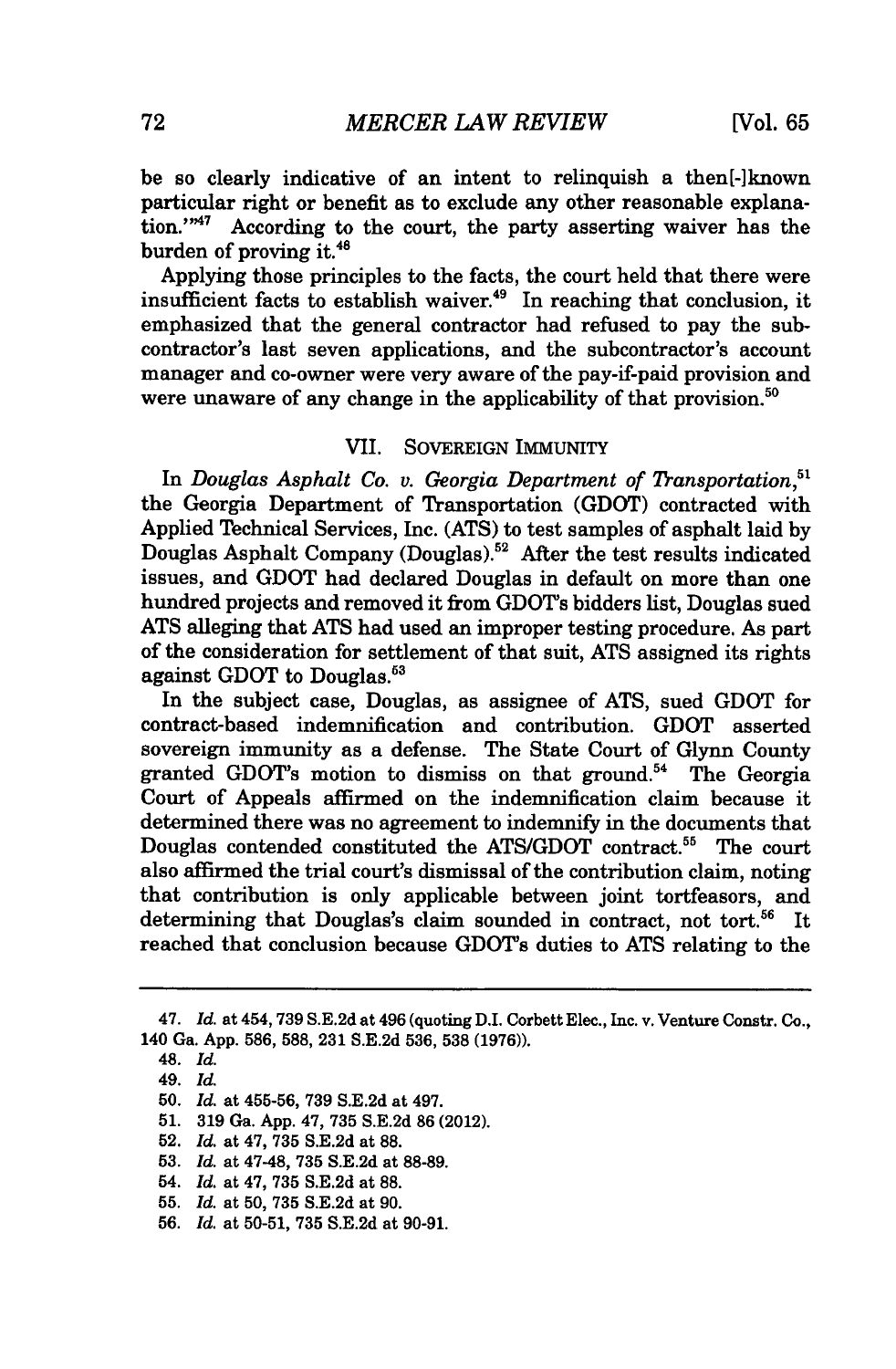testing procedures could only have arisen from a contract and not from any duty imposed by law.<sup>57</sup>

## VIII. **THIRD-PARTY** BENEFICIARIES

The history of *Archer Western Contractors, Ltd. v. Estate of Pitts's is* a cautionary tale to both drafters of construction contracts and litigation counsel charged with trying to anticipate appellate court rulings.<sup>59</sup> During an airport construction project, a truck driven **by** an employee of a sub-subcontractor fatally struck Pitts, a subcontractor's employee.<sup>60</sup> Pitts's estate received a large judgment against the sub-subcontractor and its employee, which exceeded the sub-subcontractor's automobile liability insurance coverage. The estate then sued the City of Atlanta, the general contractor, and the subcontractor, alleging that they had failed to require the sub-subcontractor to maintain **\$10** million in automobile liability insurance as required **by** both the general contract and the subcontract. Had they required that level of insurance, the estate argued, the judgment against the sub-subcontractor would have been fully satisfied. The defendants responded that Pitts was not a third-party beneficiary of the general contract or subcontract and, therefore lacked standing to assert a breach of the minimum insurance requirement.<sup>61</sup>

The Georgia Court of Appeals acknowledged that neither contract named Pitts as a third-party beneficiary, but it held that Pitts was nevertheless an intended beneficiary.<sup>62</sup> The court drew that conclusion principally because of the following language in an insurance addendum to the general contract, which the subcontracts also incorporated: [The purpose of the Owner's Controlled Insurance Program is] "to provide one master insurance program that provides broad coverages with high limits *that will benefit all participants involved in the project."63* The court noted that the contracts did not define "participant," but concluded,

**<sup>57.</sup>** *Id. at* **51, 735 S.E.2d** at **91.** *See also* Douglas Asphalt Co. v. Linnenkohl, **320** Ga. **App.** 427,430-31, 741 **S.E.2d 169, 171(2013),** where the Georgia Court of Appeals held that sovereign immunity protected the **GDOT** commissioner from fraud claims **by** Douglas relating to the testing procedures.

**<sup>58. 292</sup>** Ga. **219, 735 S.E.2d 772** (2012), *remanded to sub* nom. Estate of Pitts v. City of Atlanta, **323** Ga. **App. 70,** 746 **S.E.2d 698 (2013).**

*<sup>59.</sup> See generally Archer W. Contractors,* **292** Ga. at **219, 735 S.E.2d** at **772.**

vacated and remanded by sub nom. Archer W. Contractors, 292 Ga. at 219, 735 S.E.2d at **772.**

*<sup>61.</sup> Estate of Pitts,* **312** Ga. **App.** at **600, 719 S.E.2d** at **10.**

**<sup>62.</sup>** *Id.* at **602-03, 719 S.E.2d** at 11-12.

**<sup>63.</sup>** *Id.* at **603, 719 S.E.2d** at 12.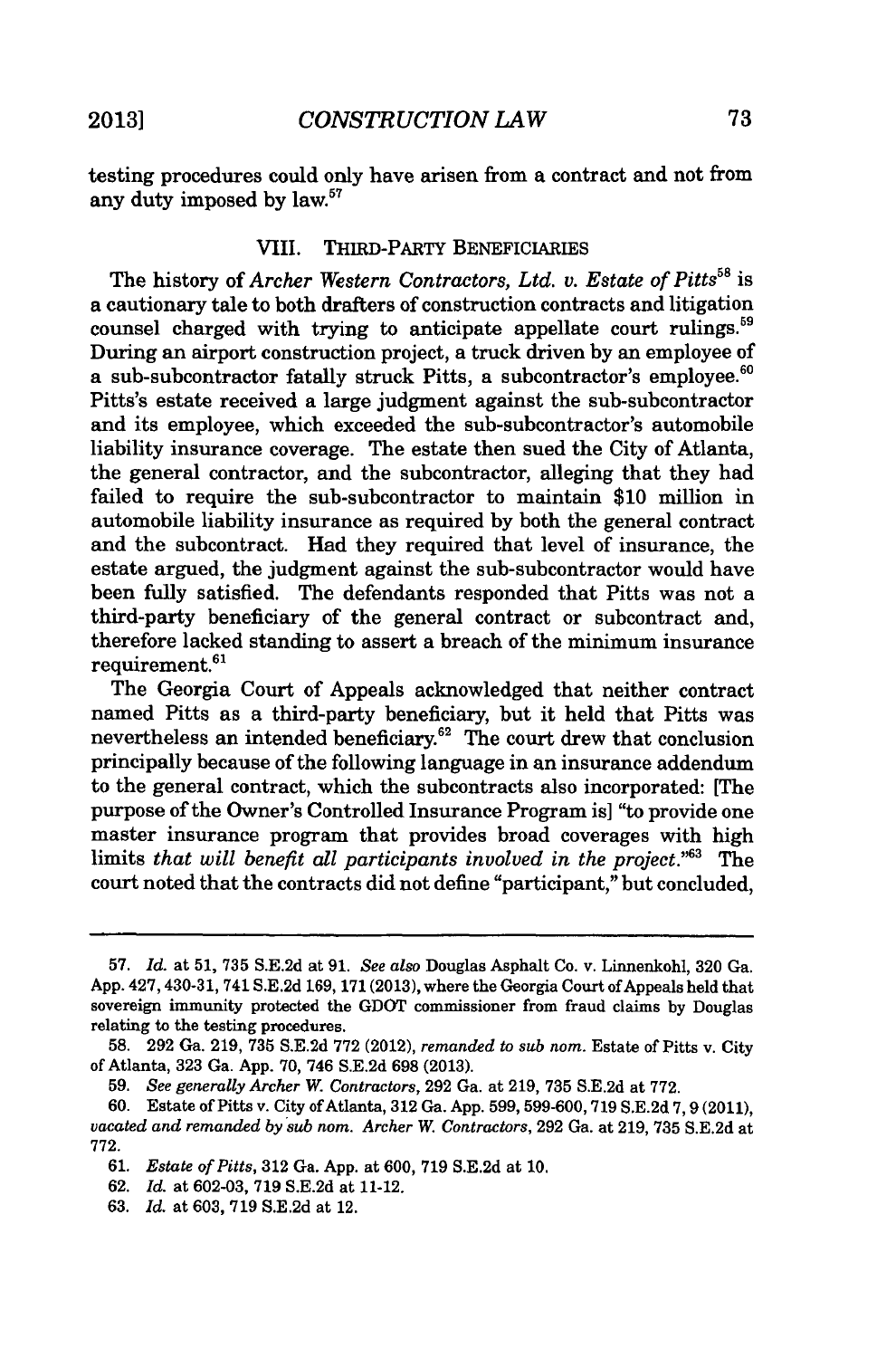based on what it characterized as the common meaning, that "participant" unambiguously referred to all persons involved in constructing the project.<sup>64</sup>

The Georgia Supreme Court accepted certiorari.<sup>65</sup> The court's four-tothree majority opinion began **by** observing that, though the contract addendum required the city to procure certain insurance policies and the general contractor and subcontractors to procure other policies, including the automobile insurance at issue, that addendum was "somewhat confusingly, entitled 'Owner's Controlled Insurance Program' and [was] referenced in the contract as 'OCIP.'<sup>166</sup> The supreme court referred to the addendum as the "OCIP addendum." $67$ 

The majority stated that the court of appeals analysis had been incomplete in two respects.<sup>68</sup> First, in determining the meaning of "all participants," it failed to consider fully the context in which that term appeared in the OCIP addendum. $69$  More specifically, they opined that the court of appeals should have more carefully examined whether "OCIP," in the purpose statement mentioned above, referred only to the coverages provided **by** the city or to all coverages addressed in the OCIP addendum.<sup>70</sup> According to the majority, the second incompleteness in the court of appeals analysis was that it seemed to assume the plaintiff was a beneficiary of all insurance-related contract terms, rather than analyzing and specifying whether the plaintiff was a beneficiary of terms relating directly or indirectly to the automobile coverage.<sup>71</sup>

The supreme court vacated the court of appeals decision and remanded the case for consideration of these deficiencies, as well as unaddressed parol evidence and alleged judicial admissions that could bear on them.72 The dissenters aggressively criticized the majority opinion as misguided and noted that the decision to remand was effectively directing the court of appeals to "wander in the wilderness."<sup>73</sup> While not expressly reversing the court of appeals opinion relating to breach of contract claims against the city, the supreme court effectively did so, stating that "[t]o the extent that the Court of Appeals concluded," which it had, that the city breached a duty to ensure that the sub-subcontrac-

- *67. Id. at* 222, **735 S.E.2d** at **776.**
- **68.** *Id. at* 224, **735 S.E.2d** at **777.**
- *69. Id.*
- **70.** *Id. at* **225-26, 735 S.E.2d** at **777-78.**
- **71.** *Id. at* **227-28, 735 S.E.2d** at **779-80.**
- **72.** *Id. at* **230, 735 S.E.2d** at **780-81.**
- **73.** *Id. at* **237, 735 S.E.2d** at **785** (Hines, **J.,** dissenting).

*<sup>64.</sup> Id.* at 603-04, **719 S.E.2d** at 12.

**<sup>65.</sup>** *Archer W. Contractors,* **292** Ga. at 220, **735 S.E.2d** at **774.**

*<sup>66.</sup> Id. at* 221-22, **735 S.E.2d** at **775-76.**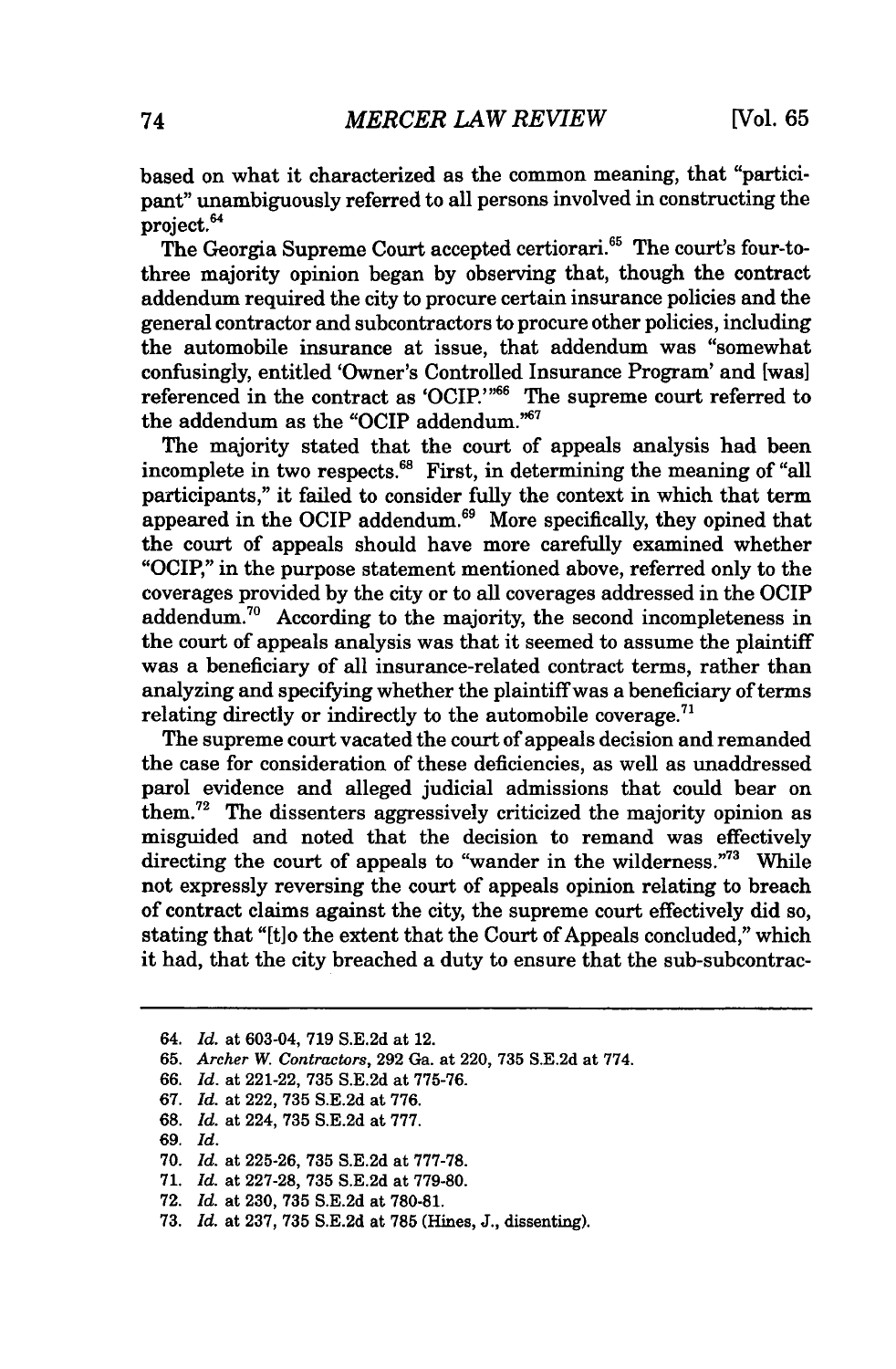tor carried at least **\$10** million in automobile liability insurance, "it erred."74

On remand, the court of appeals again addressed the meaning of "all participants."<sup>75</sup> It characterized the supreme court's majority opinion as having determined that this term was ambiguous and as having directed the court of appeals to determine whether that ambiguity could be resolved as a matter of law.<sup>76</sup> The court of appeals quoted key provisions of the OCIP addendum that were not fully quoted in earlier opinions and were helpful in understanding the OCIP addendum.<sup>77</sup> It then considered various arguments and evidence relating to the meaning of "all participants," and, after applying rules of contract construction, once again concluded that "all participants" included Pitts as a matter **of** law.78

The court of appeals next identified, per the supreme court's direction, the specific provisions of the contract, including the OCIP addendum, to which the deceased employee was a third-party beneficiary.<sup>79</sup> Interpreted, those provisions required the general contractor and subcontractors to require their subcontractors to have the insurance coverages specified on the OCIP addendum. $80$  Because the automobile insurance was specified on the OCIP addendum and "all participants" included Pitts, the court concluded that the employee was an intended third-party beneficiary.<sup>81</sup>

Although the general contract and OCIP addendum do not consistently use "OCIP,"82 the court's conclusion, certainly as a matter of law, seems questionable for at least two reasons. First, the "all participants" language is not in the section of the OCIP addendum that addresses automobile coverage that was to be provided **by** the contractors but is in

**78.** *Id. at* **80,** 746 **S.E.2d** at **708.** Significantly, the court of appeals stated also, "We do not ignore the possibility that, in the construction industry, the term 'participants' has a specialized meaning relating to a preexisting OCIP **....** But the construction companies have neither argued in their appellate briefs nor pointed to any parol evidence of such an industry meaning." *Id.* at **80,** 746 **S.E.2d** at **705.** Because "participant" probably has a specialized meaning with reference to OCIP policies, these arguments may have helped the contractors.

- **80.** *Id.* at **86,** 746 **S.E.2d** at **708.**
- **81.** *Id.* at **85-86,** 746 **S.E.2d** at **709.**

**82.** Arguably, the "(nlotwithstanding anything to the contrary" language at the beginning of the summary part of the OCIP addendum rendered moot some of the inconsistency in the use of "OCIP" in the general contract. *See id.* at **76,** 746 **S.E.2d** at **703.**

<sup>74.</sup> *Id. at* **229, 735 S.E.2d** at **780** (majority opinion).

**<sup>75.</sup>** *Estate of Pitts,* **323** Ga. **App.** at **71,** 746 **S.E.2d** at **698.**

*<sup>76.</sup> Id. at* **71-72,** 746 **S.E.2d** at **700.**

*<sup>77.</sup> Id. at 76-77, 746* **S.E.2d** at 703-04.

**<sup>79.</sup>** *Id.* at **84-85,** 746 **S.E.2d** at **708.**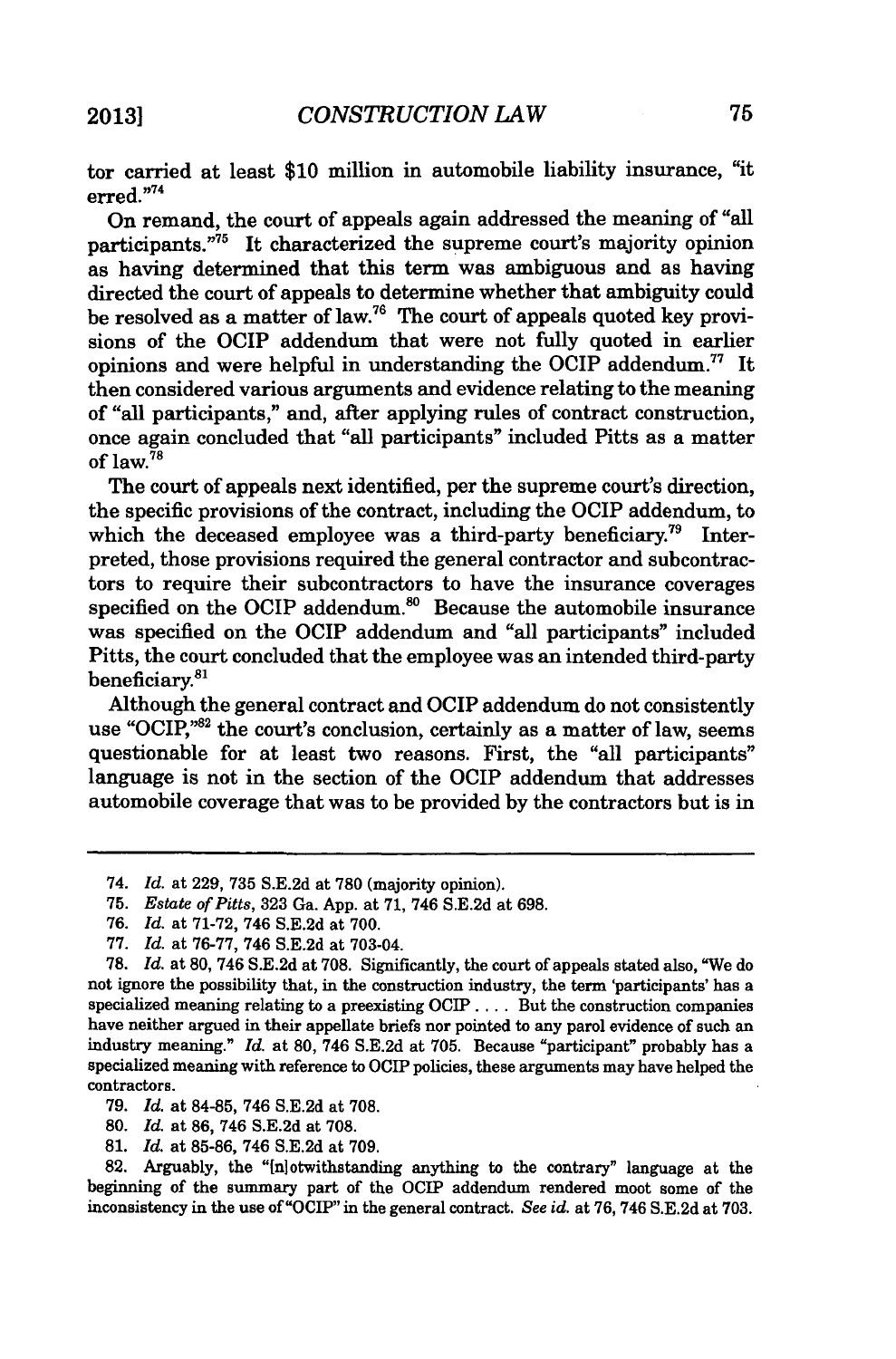a separate section addressing other specific coverages that the city was to have provided as part of the OCIP program.<sup>83</sup> Notwithstanding the separate coverages and separate responsible parties addressed in those separate sections, the court of appeals chose to incorporate the "all participants" language into the section of the OCIP addendum that addresses automobile coverage. $84$  It did that based on its seemingly erroneous construction of the OCIP addendum as addressing only "one master insurance program" rather than one master insurance program to have been supplemented **by** the city and other insurance policies, including automobile coverage, provided by the contractors.<sup>85</sup>

Second, the automobile coverage required to be provided **by** the contractors was coverage "from claims" covered **by** automobile insurance.<sup>86</sup> The contractor and subcontractor argued that Pitts could not be a third-party beneficiary of that coverage because the coverage was described with reference to the claims from which the insured would be protected, rather than the claims for which a tort claimant could recover. $87$  The court of appeals acknowledged the general rule that "tort claimants are not treated as third[-]party beneficiaries of insurance policies,"<sup>88</sup> but nevertheless concluded that the "all participants" language from "the summary provision of the OCIP addendum expressly describes the beneficiaries in a broad manner that encompasses such tort claimants."<sup>89</sup> It will not be surprising if the supreme court grants certiorari to review this court of appeals decision.

## IX. GEORGIA FALSE CLAIMS **ACT**

The Georgia False Claims Act (the "Act")<sup>90</sup> became effective July 1, **2012.91** Those dealing with either the state of Georgia or local governments, or contractors dealing with those entities, need to be aware of its terms. Under the Act, any person that

[kinowingly presents or causes to be presented a false or fraudulent claim for payment or approval [to a state or local government or to a contractor dealing with these entities, or] [kinowingly makes, uses, or causes to be made or used a false record or statement material to a

- **87.** *Id.* at **81-82,** 746 **S.E.2d** at **709.**
- **88.** *Id.*

**91.** *Id.*

**<sup>83.</sup>** *Id.* at **81-82,** 746 **S.E.2d** at 703-04.

<sup>84.</sup> *Id.* at **85-86,** 746 **S.E.2d** at **709.**

**<sup>85.</sup>** *Id.* at **86,** 746 **S.E.2d** at **709.**

**<sup>86.</sup>** *Id.* at **77-78,** 746 **S.E.2d** at 704.

**<sup>89.</sup>** *Id.* at **86,** 746 **S.E.2d** at **709.**

**<sup>90.</sup> O.C.G.A. §§ 23-3-120** to **-127.**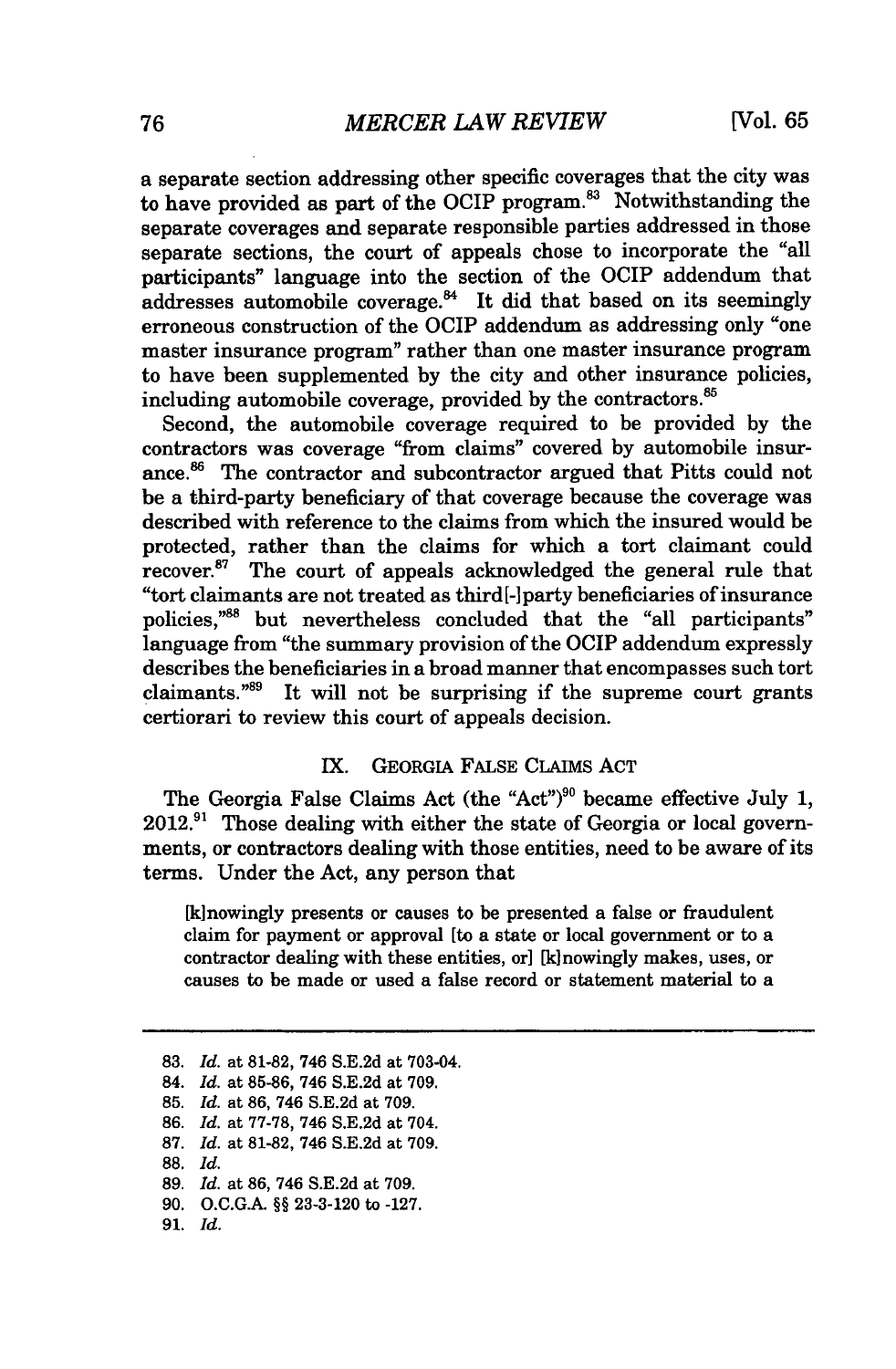false or fraudulent claim[, is] liable to the State of Georgia for a civil penalty of not less than **\$5,500.00** and not more than **\$11,000.00** for each false or fraudulent claim, plus **[,** as a general rule] three times the amount of damages [that] the state or local government sustains because of the act of such person.<sup>92</sup>

**A** "claim" is defined to include "any request or demand, whether under a contract or otherwise, for money or property."<sup>33</sup> Under the Act, "knowingly" includes not only actual knowledge of information, but also deliberate ignorance of and "reckless disregard of the truth or falsity of the information."94

**<sup>92.</sup> O.C.G.A. §** 23-3-121(a).

**<sup>93.</sup> O.C.G.A. § 23-3-120(1).**

<sup>94.</sup> **O.C.G.A. § 23-3-120(2).**